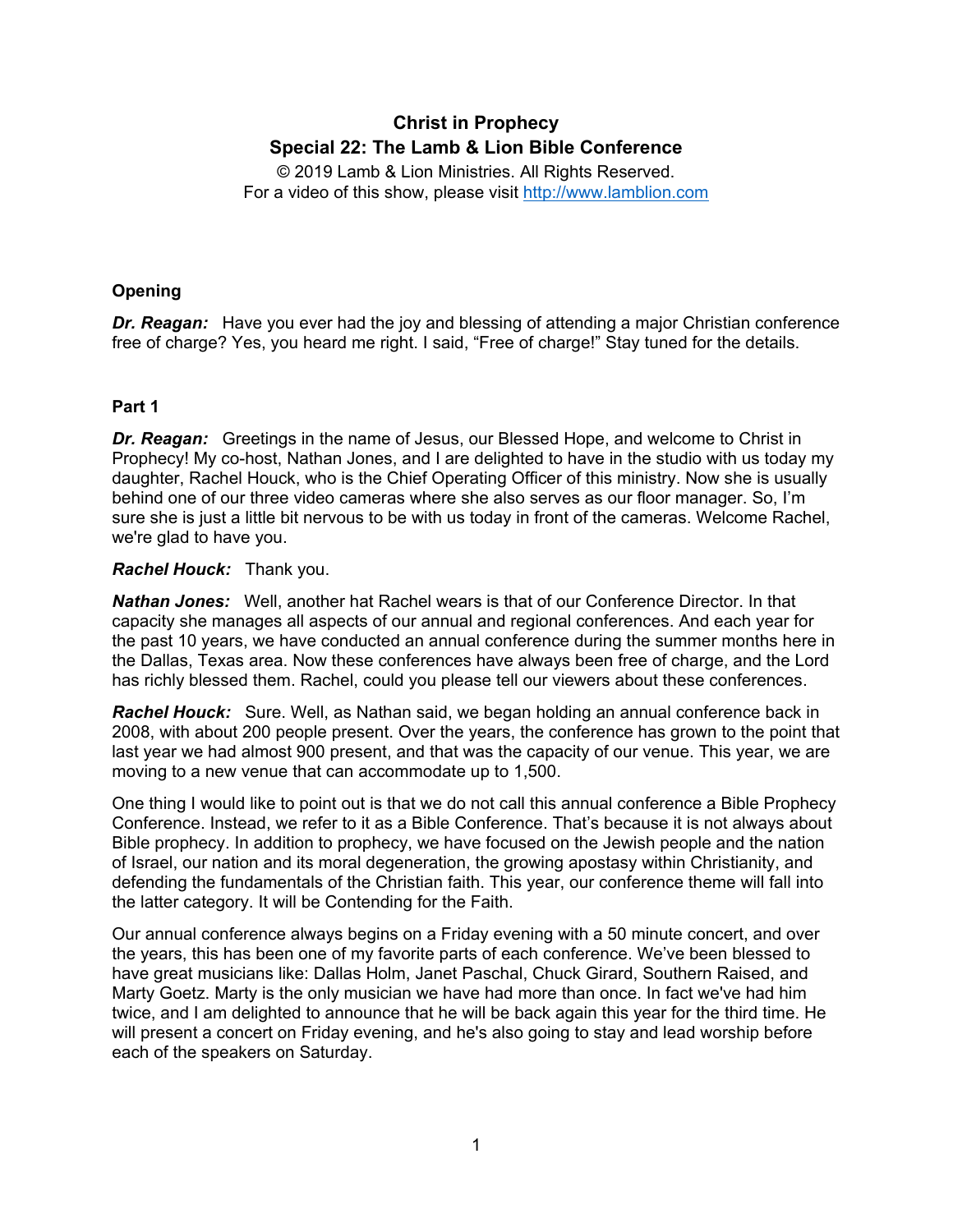Marty is a Messianic Jew who describes himself in one of his songs as "A Jew Born Anew." Many of his songs are scriptures beautifully set to music, leaving the listeners spiritually moved and inspired. Marty has the ability to lead you into a place of true intimacy with God, so worshiping with him is an experience you don't want to miss!

Let me give you an example of his musical style. I'm sure it will bless you. Here is Marty singing "O Lord, Our Lord." The setting is a Messianic congregation in Toronto, Canada.

*Marty Goetz:* Adonai, Adonai, Adonenu, Mah Adir Shimcha B'chol, Ha-aretz, Adonai, Adonai, Adonenu, Asher T'nah Hodcha, Al Ha-Shamayim

# **O Lord, Our Lord** When I consider Your Heavens The work of Your fingers The moon and the stars, which You ordain What is man, that You are mindful of him? And the son of man that you visit Him? O Lord, Our Lord How excellent is Your name in all of the Earth? O Lord How excellent is Your name? O Lord, Our Lord How excellent is Your name in all of the Earth? O Lord How excellent is Your name? And the avenger You still with the praises of singers The infants and babes whom you ordain What is man, that You are mindful of him? And the son of man that you visit Him? O Lord, Our Lord How excellent is Your name in all of the Earth? O Lord How excellent is Your name? O Lord, Our Lord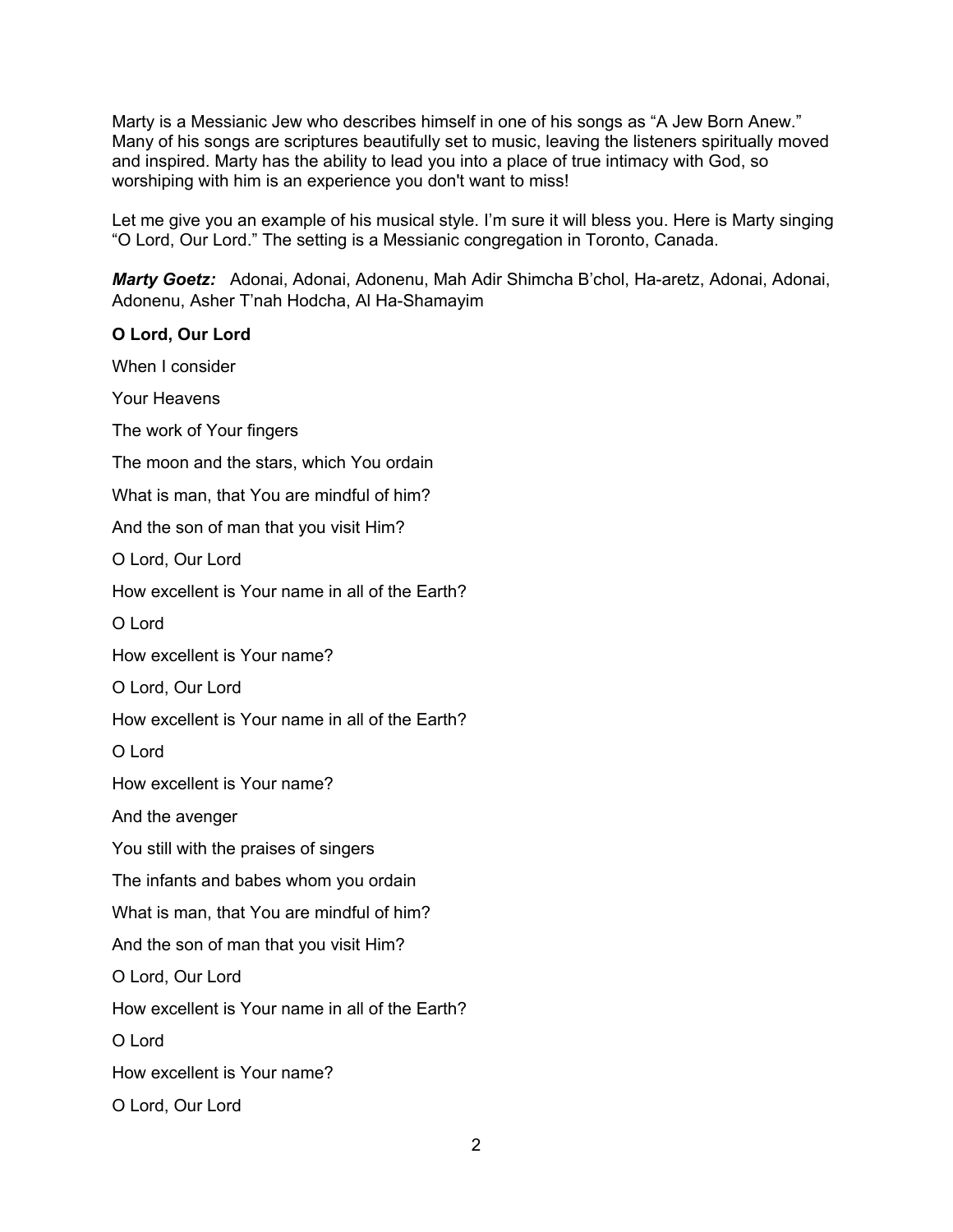How excellent is Your name in all of the Earth? O Lord How excellent is Your name? Your name Given so freely for us to claim The name of Jesus You came a little lower than the angels To humble Yourself Only to be exhalted **Exhalted** O Lord, Our Lord How excellent is Your name in all of the Earth? O Lord How excellent is Your name?

# **Part 2**

*Nathan Jones:* Wow! Marty Goetz is really a very talented musician, isn't he? Well, folks that's what I call a powerful song and I hope you will join us this year for Marty's concert at our annual conference which is scheduled to be held on Friday and Saturday, July 12 and 13 here in the Dallas, Texas area. And keep in mind that for the first time, Marty is going to stay over and lead a worship song before each speaker on Saturday.

*Dr. Reagan:* You know, Nathan the thing that I love about Marty the most is something Rachel mentioned and that is he is not a performer, he's a worshiper. And as he worships he draws the audience into worshipping with him and draws them into an intimate relationship with the Lord. Well, getting back to the format of our annual conference, we always follow the Friday evening musical concert with a keynote speaker. And like the musicians, over the years we have had some outstanding keynote speakers people like: Ed Hindson of Liberty University, David Hocking of Hope for Today Ministries in Tustin, California, Robert Jeffress of First Baptist Church in Dallas, Texas, Jan Markell of Olive Tree Ministries in Minneapolis, Minnesota, and White House News Correspondent, Bill Koenig.

This year our keynote speaker is going to be one of the leading defenders of the Christian faith in America. And I'm speaking of Kelly Shackelford, who is the founder and president of the largest law firm in America that is devoted to the defense of Christian freedoms. The firm is located in Plano, Texas and is named, First Liberty Institute, because it is dedicated to the defense of religious liberty as spelled out in the First Amendment of our Constitution. Now Kelly was recently named one of the 25 greatest Texas lawyers of the past quarter-century by "Texas Lawyer" magazine.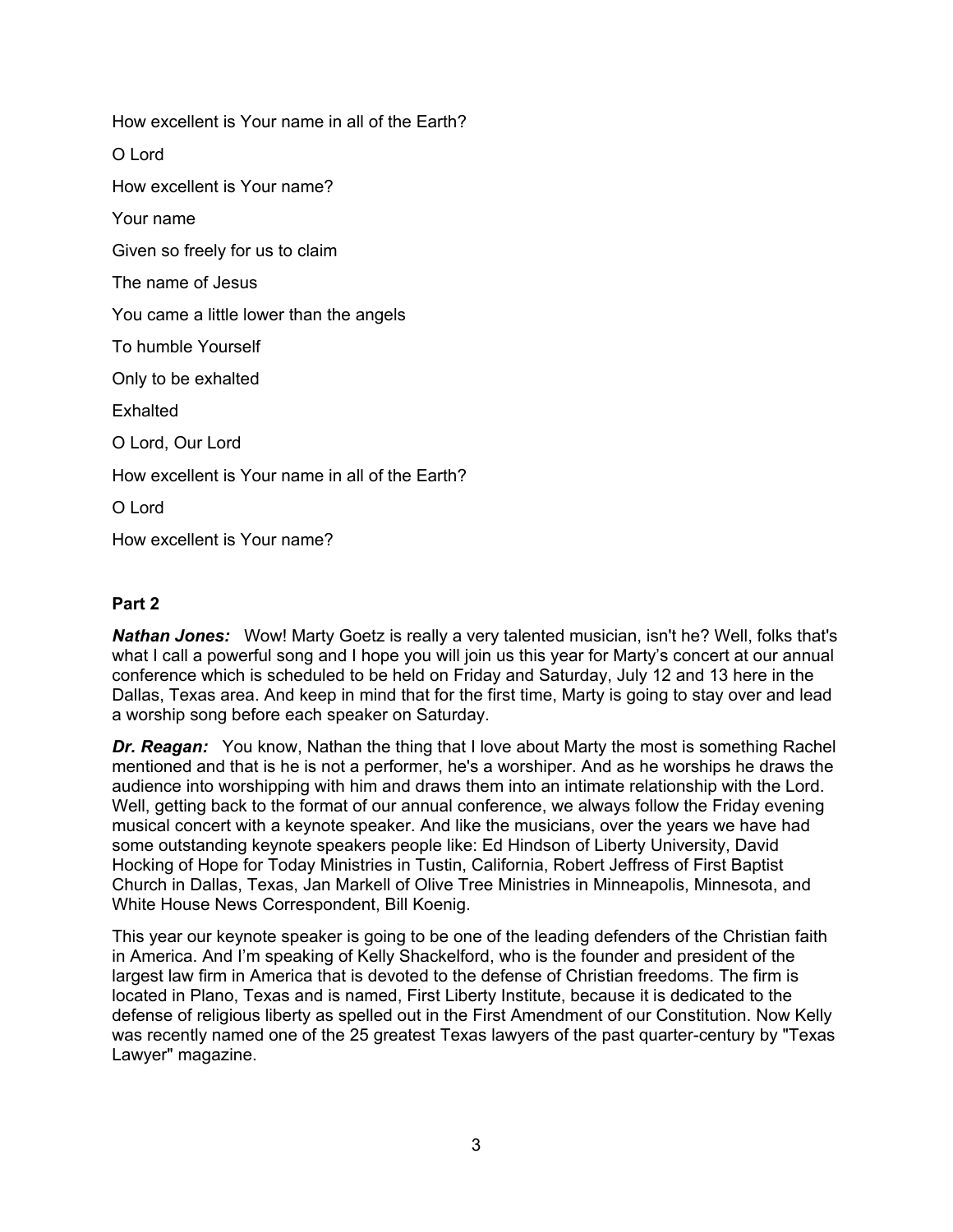Kelly and his staff are literally on the front lines each day of the battle for Christian freedom in this nation. Kelly spoke at one of our previous conferences in 2015, and he captivated the audience with his chilling survey of the attacks on the Christian faith in the public arena, the military and schools, as well as attacks on pastors and their freedom to speak God's Word in the pulpit.

I want to show you a video clip from that conference, and during his remarks, Kelly refers to a recent Supreme Court decision. He is speaking of the landmark decision in which the Court declared same-sex marriage to be constitutional.

#### **Portion of Kelly Shackelford's presentation from 2015 L&L Conference**

*Kelly Shackelford:* I mean we've got pastors having their sermons subpoenaed not in Massachusetts or somewhere, in Houston. Right? We've got, I mean if you watch every day you'll see something. We just do a survey, this is our survey for last year of all the attacks on religious freedom. There are about six or seven a page, and you can see this is everything from a seven year old boy was caught praying over his meal and physically lifted out of his seat and taken to the principal's office and told to never do that again while he was at school. To senior citizens who are actually told that their federally funded meals were going to be taken away from them because they were praying over their meals and that would violate separation of church and state. It's in the North. It's in the South. It's people of wealth. It's people who are poor. There's literally if you go through this you'll realize how pervasive this is.

This is a real issue. This is a real battle. And we've had years--we do this every year. We've had years literally where it is doubling from one year to the next in the increase, but it continually is increasing in hostility and in the attacks. And when you realize religious freedom is the first freedom that this tells you. You know it kinds of reminds me of when we had old cars we used to have a little red light on the dashboard, and when that light came on it was telling you that you were low on oil and if you didn't do something your engine was going to throw a rod, or freeze up. That's what this is a sign of for our country. This is a sign that our country is in danger when you see this kind of attacks, and the ever increasing numbers on religious freedom.

Now that would be bad enough if we didn't have the Supreme Court decision we just had recently. And you know the big debate now, or not debate really but what the other side tries to pretend is well this won't have any impact on religious freedom. And that's the average American thinks: Well what does marriage have to do with me? You know those two men or two women can go get married, it's not going to affect me. Oh, yes it is. It is going to affect you. Why would you say that? I'll just tick off a few examples. Tax exempt status of every religious organization is now going to be under attack. You say, "Oh, how could you say that?" Why I didn't say it the Solicitor General of the United States said it during the oral argument at the Supreme Court on this case. They asked him and he said, "Look if we do this decision and create this same-sex marriage as a constitutional right then how can we allow people to have tax exempt status if they are discriminating against that right?" And you know you thought the Solicitor General would say, "Oh, we're not going to go after everybody's tax exempt statues." No, the answer of the Solicitor General of the United States was quote, "that will be an issues." Ok. It took I think 24 hours for "Time Magazine" to come out with their editorial after the decision saying, "Religious groups need to give up their tax exempt status if they have beliefs on marriage being a man and woman."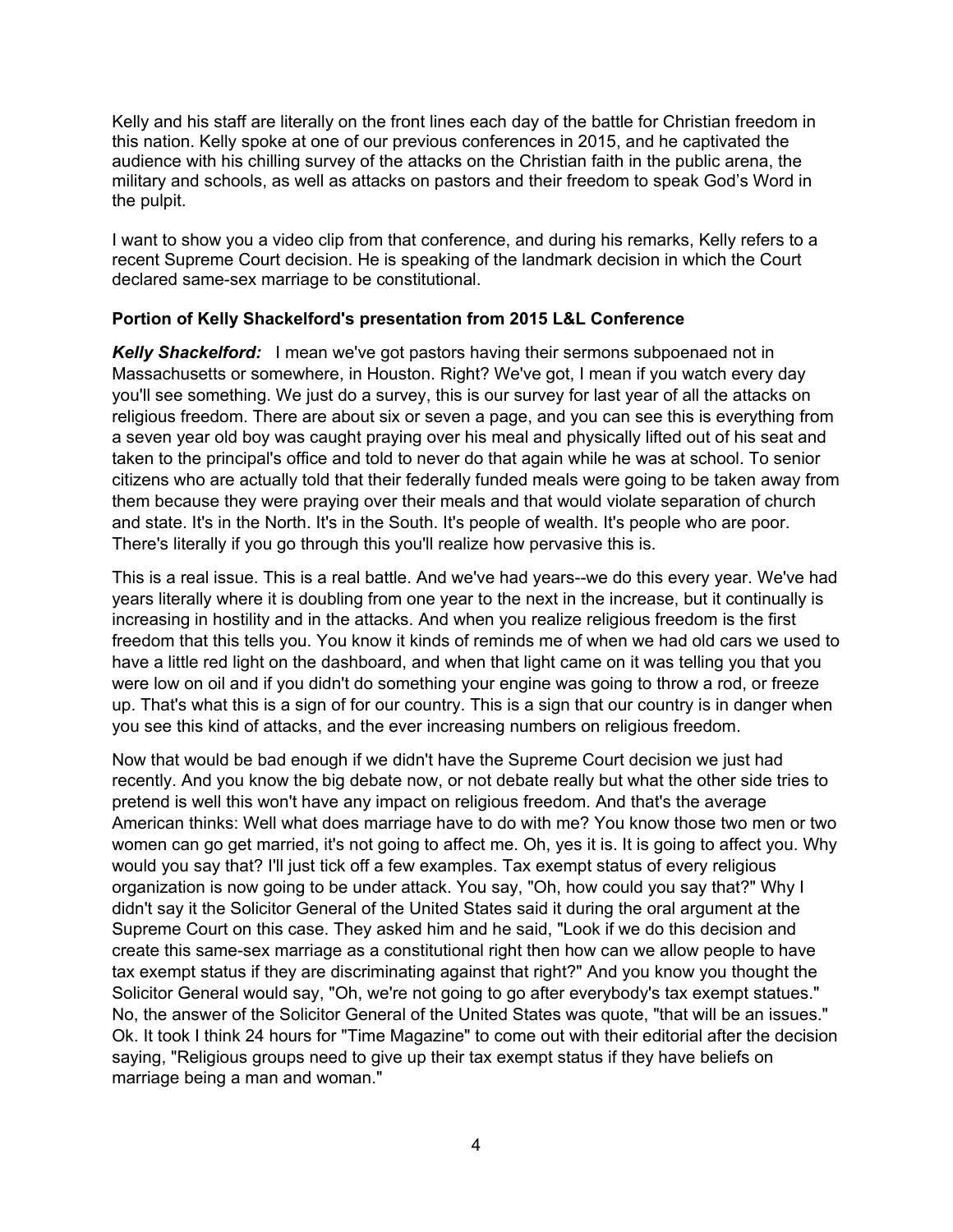But that's just the beginning. I mean, you know you can look at other countries that have done this and you think, "Well, ok, let's say I don't really care about my church and any of the religious groups that have tax exempt status. It won't affect me in other ways." Well do you listen to the radio? Do you watch TV? How can you let people have an FCC license if they are engaging in discrimination against people in light of this new Supreme Court case? I mean look at Canada you're not allowed to speak out against gay marriage on the air. Ask Dr. Dobson every time his shows were carried in Canada they couldn't be carried on those issues. Ok. And I can guarantee you that if you have a pastor or a ministry or somebody who now you listen to on the radio or TV I can't tell you they're going to lose, I sure hope they won't lose we're going to fight with the Constitution at our back. But will there be an attack against everyone who holds those licenses, or who has someone on that has those views? Absolutely there is going to be an attack.

What if you're a Christian college? It's already started. There are already calls for Christian colleges who have tax exempt status that they need to have housing for gay couples. You know if they have married housing they have to they can't be discriminatory. I mean we could go down a long list of things. You've seen all the probably the news about the bakers, the florist, the photographers who are actually being persecuted out of business.

#### **Part 3**

*Dr. Reagan:* So, folks, we begin our annual conference with a musical concert on Friday evening followed by a keynote speaker. The conference resumes on Saturday and runs all day with a total of five additional speakers. We always run the conference precisely on time in order to give the audience a 30 minute break between each speaker. That provides people with plenty of time to peruse our many displays. Rachel, tell the folks about the displays we have a bunch of them.

*Rachel Houck:* Sure, I'd love to. We're going to have exhibiters in our resource area, and for me, this is one of the most wonderful parts of the annual conference. In this area, you can meet the conference speakers and look at the resources they have to offer. And all of Lamb & Lion Ministry resources will be offered at reduced conference prices.

*Dr. Reagan:* Hey, I like that.

*Rachel Houck:* So you don't want to miss that. If you a regular viewer to this television program you may run into some of our guests who have joined us before, such as Todd Hampson, he was recently on our program talking about his incredible book, "The Non-Prophet's Guide to the End Times."

*Nathan Jones:* And one of our speakers each year is, of course, Dr. Reagan. He always speaks last, and his presentation is always one of the highlights of the conference. Here is an example of what he had to say at our 2018 conference whose theme was "God's Prophetic Voices to America."

#### **Portion of Dr. Reagan's presentation from 2018 L&L Conference**

*Dr. Reagan:* My friends, we need to face up to the fact that we have lost the culture war in this nation. Humanism has triumphed. We are now a nation begging God to deliver us from judgment to destruction. If President Trump is succeeded by another radical liberal ideological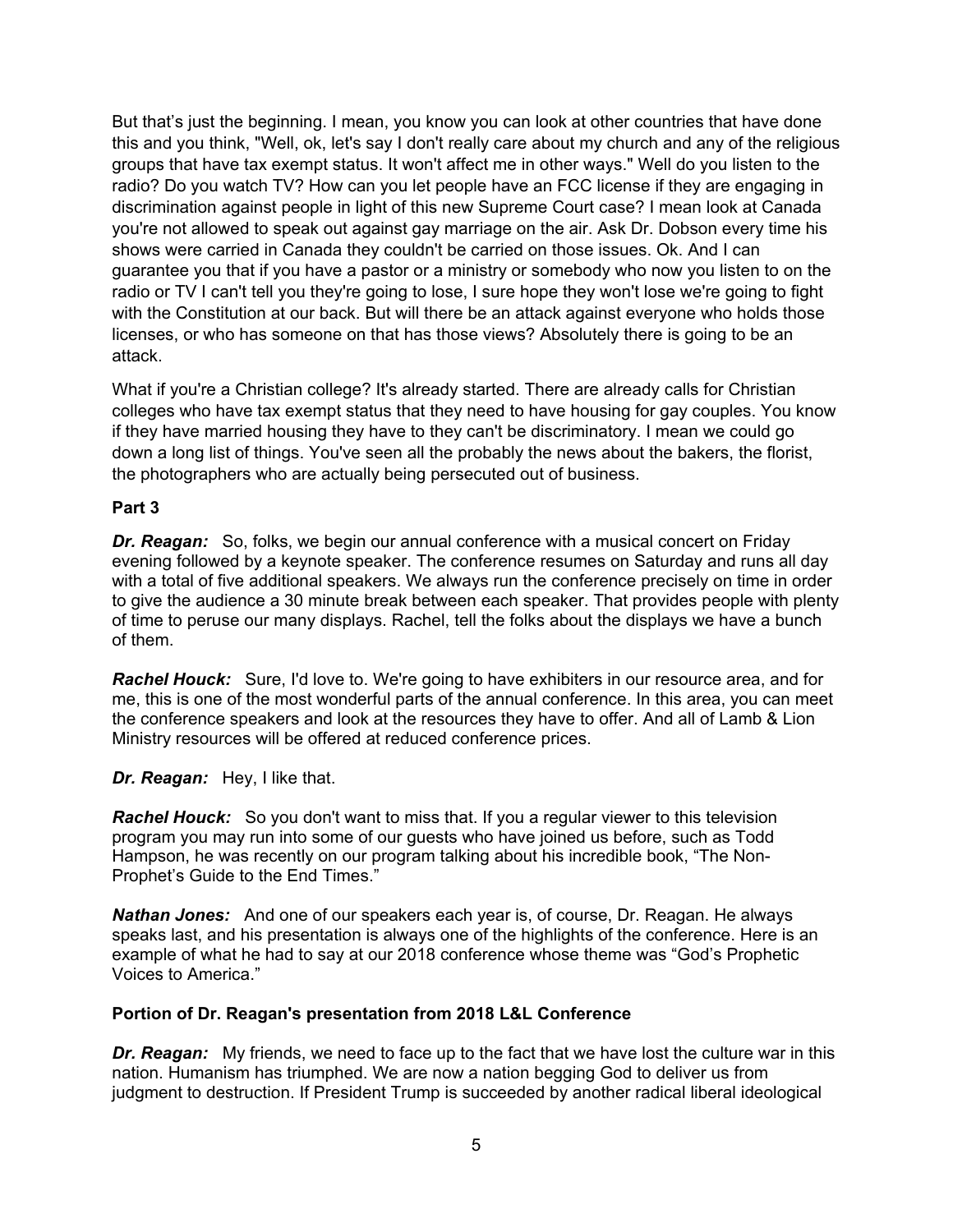person like Obama or Bernie Sanders, supported by a radical liberal Congress, the turnaround will be swift and it will be breathtaking. All of Trump's executive orders will be reversed overnight. The Second Amendment will come under concerted attack. Abortion will be promoted. Hate speech legislation will be broadened to prevent people from even speaking out against the Sexual Perversion Movement as it is in Canada now. Israel will be abandoned. And expressions of Christianity will be confined to church buildings.

People say, "But the Supreme Court will stand as a wall against the tide of paganism and secularism." And my response is "Do not count on it." I speak as one who taught Political Science for 20 years. A radical President with a supporting Congress can undercut the Court overnight by passing legislation to increase the number of members on the court from 9 to 11. And to allow for additional appointments for every judge who stays on the court beyond the age of 70.

FDR tried to do that in 1937 when he was at the height of his political power, and he failed. But what most people forget or don't know is that six times in American history the size of the court has been changed by either increasing or decreasing the number of justices. And each time it was done for political reasons. Our Constitution does not specify the number of judges on the Supreme Court. The Congress determines that. The first Supreme Court had six judges. It was increased to 7 in 1807, it was increased to 9 in 1837. It was further increased to 10 in 1863, it was reduced to 7 in 1866 to prevent President Andrew Johnson from making any appointments. The current size was set in 1864, but it is not set in concrete.

I think Romans chapter 1 makes it crystal clear that the fate of our nation is sealed. It says, it says that the wrath of God is called down from Heaven by these things: ungodliness, unrighteousness, suppression of the truth, and the worship of the creation rather than the **Creator** 

And that's exactly where we are in our nation's history. We are practicing ungodliness as we kick God out of our schools and all aspects of public life. We are practicing unrighteousness in our daily murder of babies. We are suppressing the truth of the origin of life and the universe. And we are worshiping the Creation rather than the Creator.

Romans 1 tells how God responds to this kind of rebellion against Him and His Word. He steps back, He lowers the hedge of protection, He allows evil to multiply. And the results are: a sexual revolution, which occurred in our nation in the 1960's. A plague of homosexuality, which followed in the 1980's and 90's. And the society being delivered over to a depraved mind, which is where we are today.

What else but depravity of mind could explain our nation's celebration over the Supreme Court's decision to legalized same-sex marriage? As we celebrated, God must have wept. Or consider the depravity of this sordid spectacle: The White House lit up in the colors of the Sexual Perversion Movement. I have no doubt that we signed our nation's death warrant on June 26, 2015 when our Supreme Court rendered its despicable, ungodly decision.

#### **Part 4**

*Dr. Reagan:* One of my favorite speakers over the years has been Dr. Ron Rhodes, who is the founder and spokesman for a ministry called "Reasoning from the Scriptures." This year he will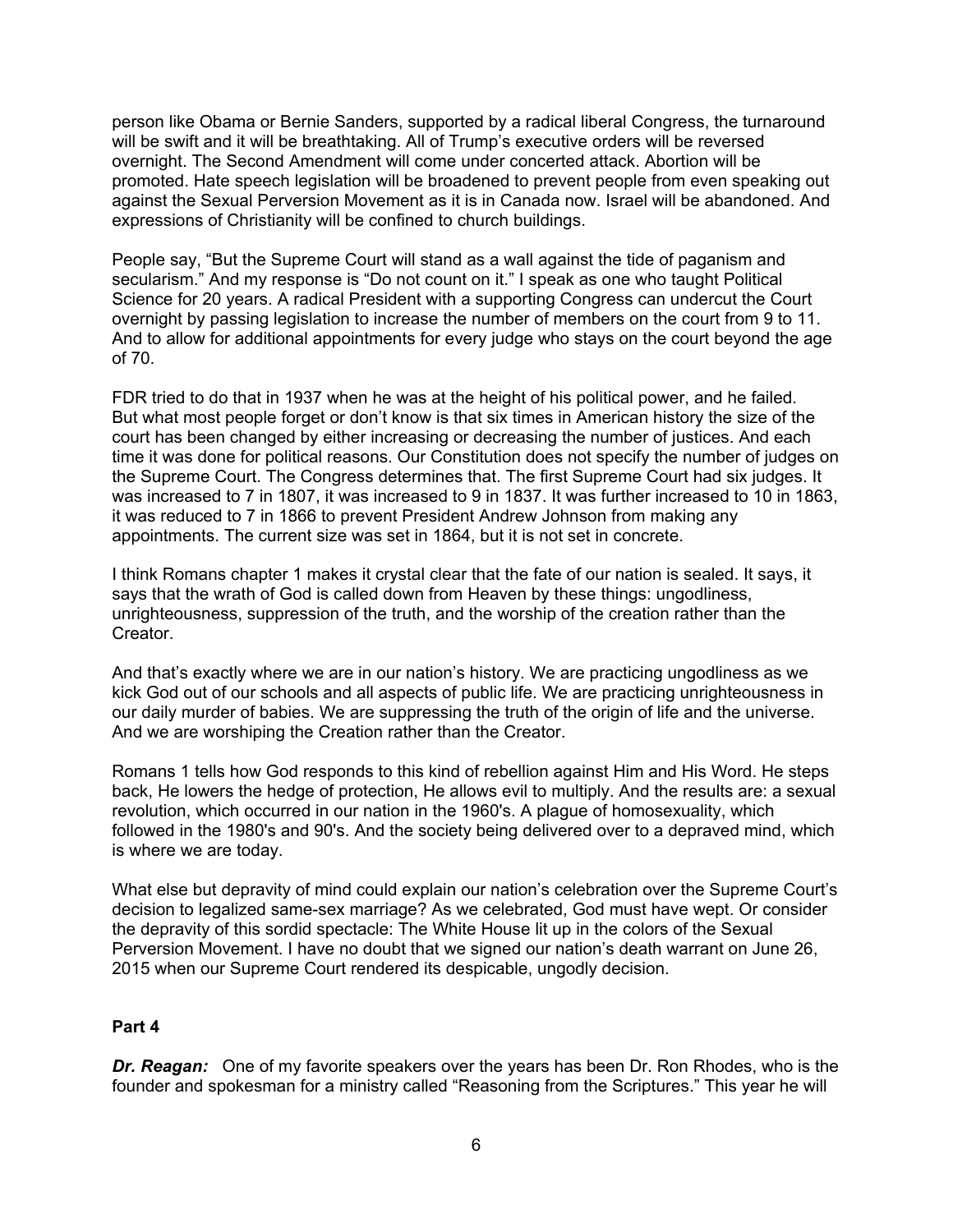be speaking at our conference for the fifth time, more than any other speaker that we have ever had.

His topic this year will be "Defending Jesus' Promise to Return." Ron is one of those rare individuals who is both a gifted writer and speaker. In 2016 our conference theme, "Great Debates of Bible Prophecy" was taken from one of his books, titled, "The 8 Great Debates of Bible Prophecy."

At that conference Ron was asked to defend the concept of a Pre-Tribulation Rapture, and he did a superb job. At one point he got the audience roaring with laughter while he was discussing the errors of the Post-Tribulation concept. That is the concept that the Rapture and Second Coming are all one event that will take place at the end of the Tribulation, and thus, the Church will go through the Tribulation and suffer mightily.

He reminded us that the Apostle Paul's description of the Rapture in 1 Thessalonians 4 which ends with the words, "Therefore comfort one another with these words." And with that in mind, he proceeded to apply those words to the Post-Tribulation viewpoint.

#### **Portion of Ron Rhodes' Presentation from 2016 L&L Conference**

*Dr. Rhodes:* Let's imagine if Post-Tribulationalism were true. And by the way Post-Tribulationalism means that the Rapture happens after the Tribulation. Imagine if that viewpoint is true here's what we'd end up saying from this passage: You'll go through the seven years of God's wrath, yup. You'll suffer through Satan's furious wrath. You'll experience the agonizing Seal, and Trumpet and Bowl Judgments which grow progressively worse, and increasingly painful. And many of you will die painful deaths as martyrs. Therefore, encourage one another with these words.

#### **Part 5**

**Nathan Jones:** I love that illustration! You know, one of my favorite speakers over the years has been Dr.

Ed Hindson of Liberty University. He is one of those rare scholars who can communicate with the average person in a very down-to-earth, understandable way. In fact he is one of the most eloquent Bible prophecy speakers on the scene today.

Here is an example of what I am talking about, taken from our conference in 2017 when Dr. Hindson spoke on the conference theme, "Living with Hope in the End Times."

#### **Portion of Ed Hindson's Presentation from 2017 L&L Conference**

**Dr. Hindson:** I don't need to remind this audience that we are facing some of the most precarious times in the history of the Western world. Certainly some of the most precarious times in American history; that the whole future of our nation in many senses is really at stake. And we can focus on the problems, the challenges, and the need of the hour. And sometimes if we get over focused on that, we forget what our real goal is, what our real destiny is, and I'm reminded of the words of the Apostle John who in the third chapter of his letter said that, "We know that when He appears we will be like Him, for we will see Him as He is. And he that has this…" What? "Hope in Him purifies himself even as He is pure." There is something about the hope of the coming of Christ that gives us hope for the challenges of life here below.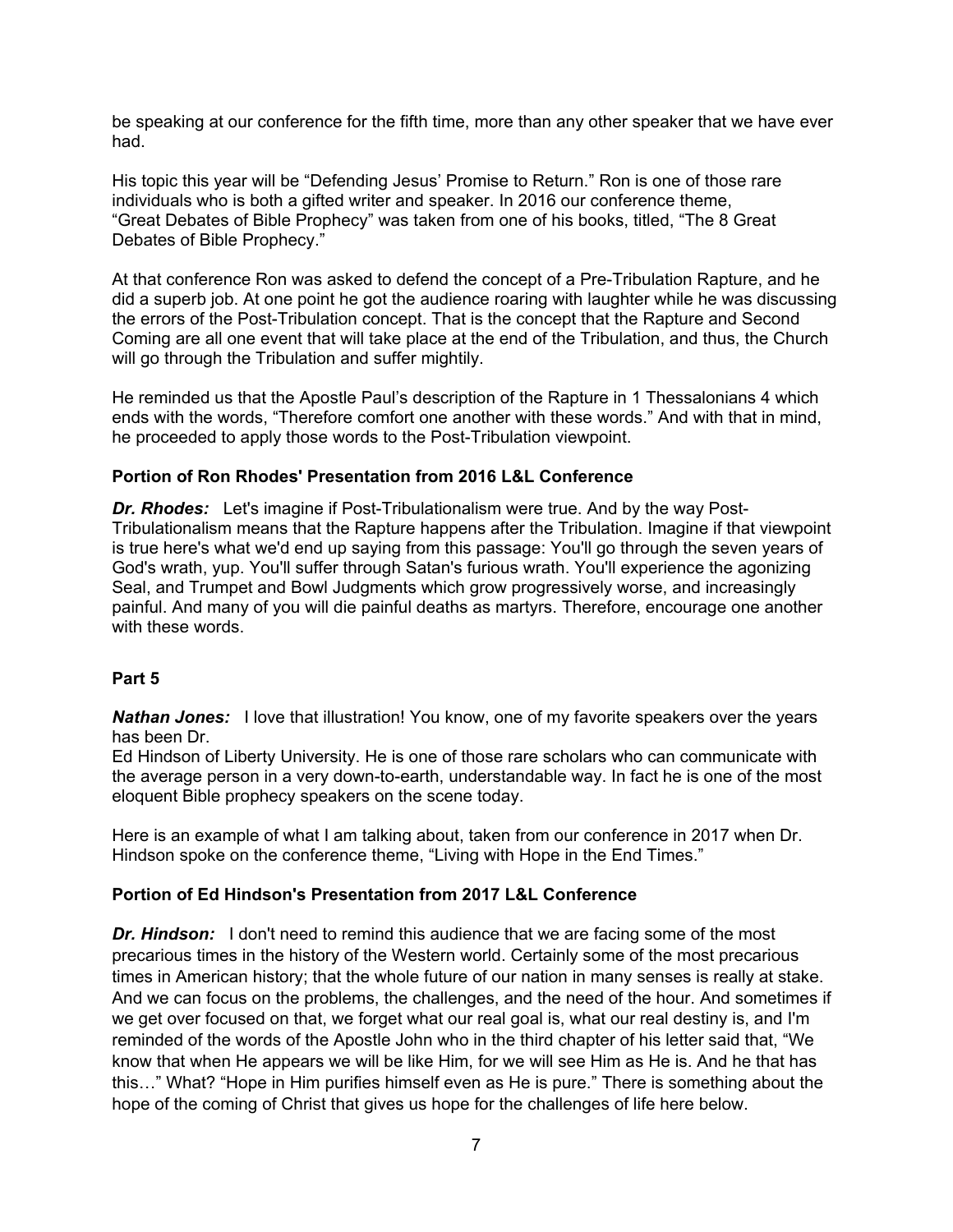It's interesting to me in 50 years in the ministry I've discovered that everybody wants to go to Heaven; and nobody is in a hurry to get there. If the destination is so great why do we go kicking and screaming?

I heard a joke recently where a guy and his wife turned 50 and they were starting to age a little bit. And she said, "You know what we need to do? We need to go on a healthy diet. We just need to eat health food. We'll live a lot longer if we eat health food." So, she put him on a strict diet. It was like poppy seed, and asparagus and all kinds of awful stuff. They are on that diet for a couple of years. In fact they were on the diet for ten years, and she was just sure they were going to live a long time. And one day they were driving along on the highway, they got hit by a truck, killed them both. They got up to Heaven and they walked in, and man, there was food everywhere. And you could eat and not gain weight. There were golf courses all over the place. There was all kinds of fabulous stuff. And she looked at him and said, "Isn't this great!" And he goes, "Yeah, and if it wasn't for you and that darned health food we could have been here ten years ago!" Remember the destination. If Heaven is real, as we believe it is, then we ought to have a driving compassion to want to be there.

# **Part 6**

*Dr. Reagan:* Well, folks I think that clip gives you a pretty good idea of the quality of speakers that we have at our conference. And that brings me to our lineup for this year. Now, Nathan, you have already introduced our keynote speaker, Kelly Shackelford. How about telling the folks the other speakers we're going to have.

*Nathan Jones:* Sure thing. Well, we'll start off Saturday morning with Mike Riddle who is a very forceful speaker in behalf of Creationism, and his topic will be "Defending Creation as the Origin of the Universe." Next will be Mike Gendron who heads up a ministry called "Proclaiming the Gospel." Mike is a much sought-after conference speaker, and his topic will be "Defending the Bible and the Gospel. Then Ron Rhodes will speak on "Defending Jesus' Promise to Return."

Following him will be Eric Barger, the founder of a discernment and apologetics ministry called "Take A Stand!" Eric will be speaking on "Defending the Church from Apostasy." And the final speaker will be Dr. Reagan, and his topic will be "Defending the Deity of Jesus."

*Dr. Reagan:* I love the name of Eric's ministry Take A Stand!

#### *Nathan Jones:* Take A Stand!

*Dr. Reagan:* Well, thanks Nathan, and by the way for those viewers who can't attend the conference there is a way they can attend it through live streaming. Tell the viewers about that.

*Nathan Jones:* Certainly. Well, we would love to have you here in the Dallas area, but we know not everybody can make it. If you can't we will be live streaming the conference, free of charge. Now, let me say it free of charge, most conferences charge for streaming. And you can find us those two day on our website at lamblion.com. Just go there we'll have a big banner right on the homepage. You can click watch, it will open up to our YouTube Channel which is Christ in Prophecy, and you can watch us live stream. We'll also keep archives afterwards if you can't make it that day.